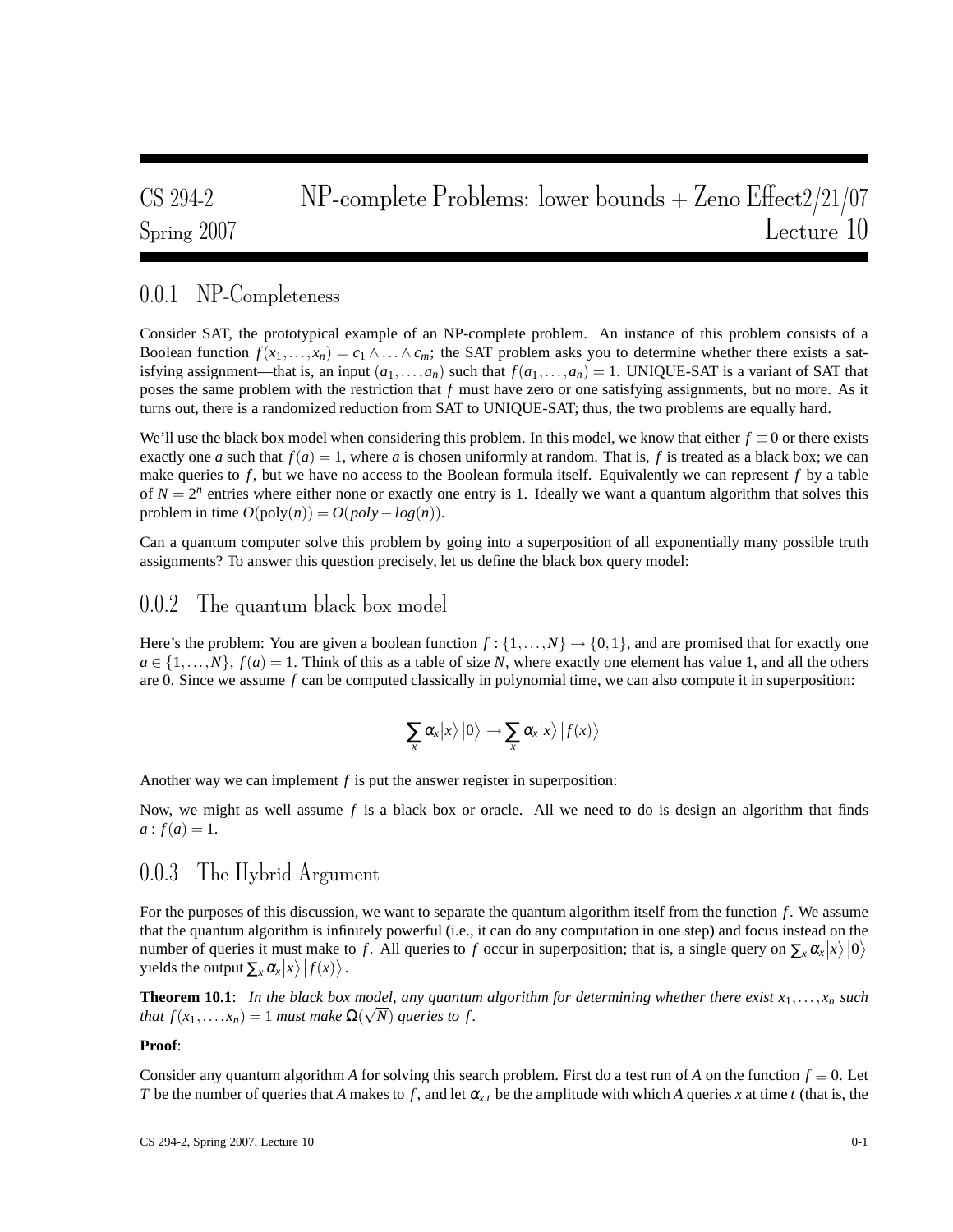query at time *t* is  $\sum_{x} \alpha_{x,t} |x\rangle$ ). Now, define the query magnitude of *x* to be  $\sum_{t} |\alpha_{x,t}|^2$ . The expectation value of the query magnitude of *x* is  $E_x(\sum_i |\alpha_{x,t}|^2) = T/N$ . Thus min<sub>x</sub>  $(\sum_i |\alpha_{x,t}|^2) \le T/N$ . Let *z* be the input at which this minimum occurs; then by the Cauchy-Schwarz inequality,  $\sum_{t} |\alpha_{z,t}| \leq T/\sqrt{N}$ .

Let  $|\phi_t\rangle$  be the states of  $A_f$  after the *t*-th step. Now run the algorithm *A* on the function *g* such that  $g(z) = 1$  and for all  $y \neq z$ ,  $g(y) = 0$ . Suppose the final state of  $A_g$  is  $|\psi_T\rangle$ . By the claim that follows,  $|\phi_T\rangle - |\psi_T\rangle = |E_0\rangle + \dots + |E_{T-1}\rangle$ where  $||E_t\rangle|| \leq \sqrt{2} |\alpha_{z,t}|$ . Using the triangle inequality and the inequality proved above, we have  $|||\phi_T\rangle - |\psi_T\rangle|| \leq$  $|\sum_{t} ||E_t|| \leq \sqrt{2} \sum_{t} |\alpha_{z,t}| \leq T \sqrt{2/N}$ . This implies that the two states can be distinguished with probability at most  $O(T/\sqrt{N})$  by any measurement. Thus any quantum algorithm that distinguishes *f* from *g* with constant probability of success must make  $\Omega(\sqrt{N})$  queries.

$$
|\psi_T\rangle = |\phi_T\rangle + |E_0\rangle + |E_1\rangle + \ldots + |E_{T-1}\rangle
$$
, where  $|||E_t\rangle|| \le \sqrt{2} |\alpha_{z,t}|$ .

**Proof**:

Consider two runs of the algorithm *A*, which differ only on the *t*-th step. The first run queries the function *f* on the first *t* steps and queries *g* for the remaining *T* −*t* steps; the second run queries *f* on the first *t* −1 steps and *g* for the remaining  $T - t + 1$  steps. After the first  $t - 1$  steps, both runs are in state  $|\phi_t\rangle$ . On the *t*-th step, one run queries *f* and the other queries g. The outputs of these queries differ only on the amplitude of the two basis vectors  $|z\rangle|0\rangle$  and  $|z\rangle$  |1), so overall the output vectors differ by at most  $\sqrt{2}|\alpha_{z,t}|$ . Thus, at the end of the *t*-th step, the state of the first run  $\ket{\phi_t}$ , whereas the state of the second run is  $\ket{\phi_t} + \ket{F_t}$ , where  $\ket{\ket{F_t}} \leq \sqrt{2} |\alpha_{z,t}|$ . Now if *U* is the unitary transform describing the remaining  $T - t$  steps (of both runs), then the final state after *T* steps for the two runs are  $U|\phi_t\rangle$  and  $U(|\phi_t\rangle + |F_t\rangle)$ , respectively. The latter state can be written as  $U|\phi_t\rangle + |E_t\rangle$ , where  $|E_t\rangle = U|F_t\rangle$ . Since unitary transformations preserve length, we know that  $||E_t|| \leq \sqrt{2} |\alpha_{z,t}|$ . Thus, the effect of switching the queried function only on the *t*-th step can be described by an "error"  $|E_t\rangle$  in the final state of the algorithm, where  $||E_t\rangle|| \leq \sqrt{2}|\alpha_{z,t}|$ .

We can transform the run  $A_f$  to  $A_g$  by a succession of T changes of the kind described above. Overall, the difference between the final states of  $A_f$  and  $A_g$  is  $|E_0\rangle + |E_1\rangle + ... + |E_{T-1}\rangle$ , where  $\| |E_t\rangle \| \le$  $\sqrt{2}|\alpha_{z,t}|.$ 

Finally, it is useful to consider where this factor of  $\sqrt{N}$  comes from. In the worst case, we query *z* with amplitude  $1/\sqrt{N}$  at each time step. The vectors that indicate the differences at each step could all be orthogonal, in which case the total distance is the sum of the squares of each vector's length, which is about *N*. However, if all vectors are in the same direction, the total distance is the sum of the length of each vector, which is approximately  $\sqrt{N}$ . Grover's algorithm, which we will describe next, demonstrates that it is possible to align all of these vectors and achieve the  $\frac{d}{dx}$  factor of  $\sqrt{N}$ .

Something about relativization, as well as about inverting permutations.

#### **Vaidman's Bomb**

To illustrate some of the concepts behind Grover's algorithm, we'll briefly consider a problem known as Vaidman's bomb. In this problem, we have a package that may or may not contain a bomb. However, the bomb is so sensitive that simply looking to see if the bomb exists will cause it to explode. So, can we determine whether the package contains a bomb without setting it off? Paradoxically, quantum mechanics says that we can. In particular, we will demonstrate that there is a sequence of *N* measurements such that if the package contains a bomb, we will look with probability 1/*N*, and if the package does not contain a bomb, we will look with certainty.

#### **The Quantum Zeno Effect**

 $\blacksquare$ 

 $\blacksquare$ 

<span id="page-1-0"></span><sup>&</sup>lt;sup>1</sup>The Cauchy-Schwarz inequality says that for two vectors a and b of length  $T$ ,  $(\sum_i a_i b_i)^2 \leq (\sum_i a_i^2) (\sum_i b_i^2)$ . If we let  $b_t = 1$  for all t, then we have  $(\sum_t a_t)^2 \le T \sum_t a_t^2$ . Thus, if  $\sum_t |\alpha_{z,t}|^2 \le T/N$ , then  $(\sum_t |\alpha_{z,t}|)^2 \le T^2/N$ .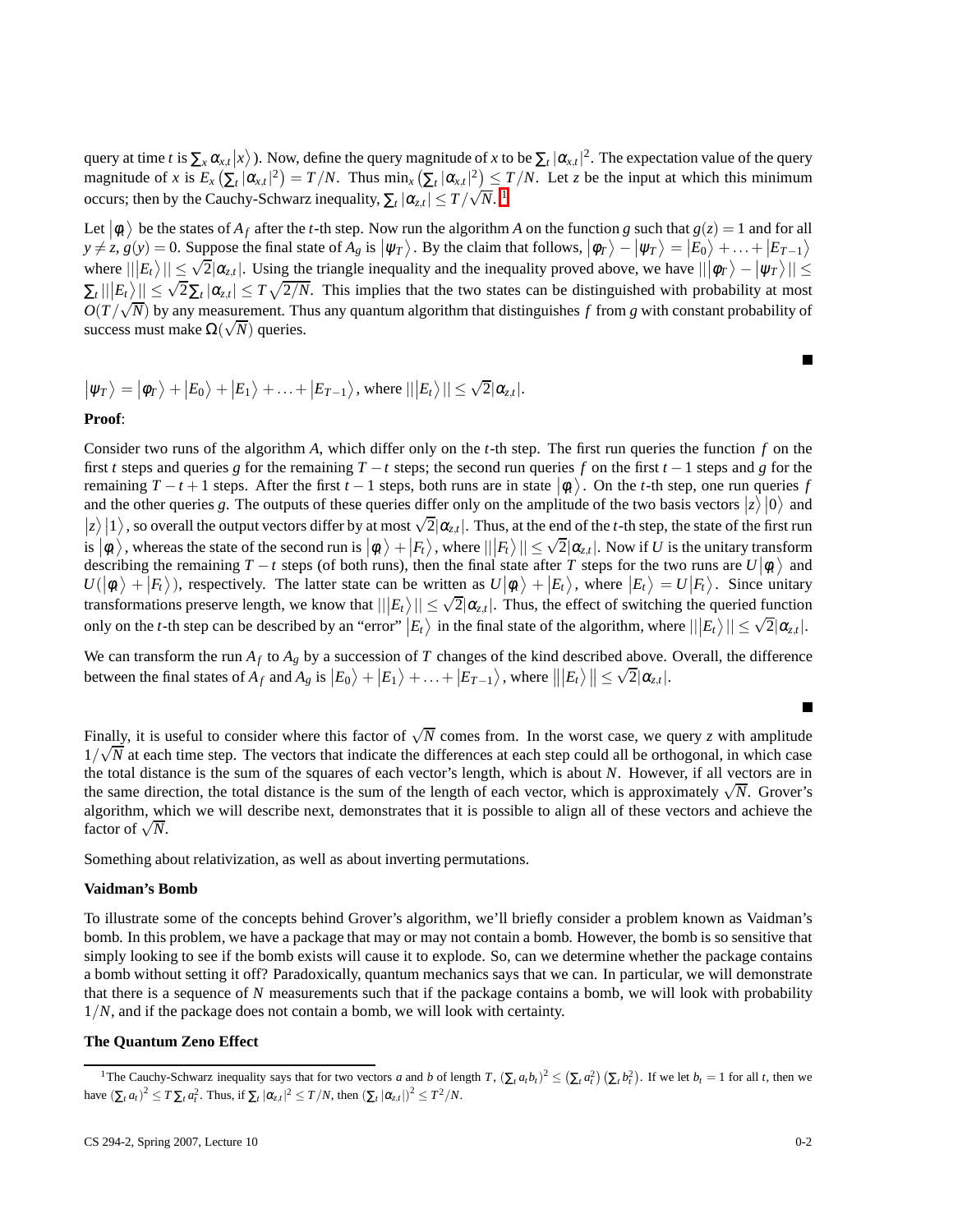

<span id="page-2-0"></span>Figure 0.1: This figure shows the circuit used for finding a bomb. There are *N* steps, and in each step we rotate the control bit and run *U*.

To achieve this goal, we'll take advantage of a phenomenon known as the Quantum Zeno Effect (also referred to as the "watched pot" or the "watchdog" effect). Consider a quantum state consisting of a single qubit. This qubit starts at  $|0\rangle$ , and at every step we will rotate it toward  $|1\rangle$  by  $\theta = \pi/2N$ . After one rotation, we have  $|\phi\rangle = \alpha|0\rangle + \beta|1\rangle$ , where  $\beta = \sin \theta \approx 1/N$ . After *N* steps, the state will be  $|1\rangle$ , so any measurement will return  $|1\rangle$  with high probability.

Now what if we decide to measure the state after each rotation? After the first rotation, we will measure  $|0\rangle$  with high probability, *but this measurement collapses the state back to*  $|0\rangle$ . Thus, each measurement has a high probability of yielding  $|0\rangle$ ; the probability of getting  $|1\rangle$  by the end is approximately  $N\frac{1}{N^2} = \frac{1}{N}$ , as opposed to the extremely high probability in the previous case.

Essentially, the Quantum Zeno Effect says that if we have a quantum state that is in transition toward a different state, making frequent measurements can delay that transition by repeatedly collapsing the qubit back to its original state.

#### **Looking for the Bomb**

To determine whether Vaidman's bomb exists without actually looking at it, we want to take advantage of the Quantum Zeno Effect. We'll have a control qubit that indicates whether or not we plan to look at the contents of the package, and we'll have a measurement that collapses this qubit back to  $|0\rangle$  in the case that a bomb is present.

We'll assume that we have a device that can measure whether a bomb is present. We will model this device as a quantum circuit *U* that has one input (the control qubit  $|\phi\rangle$ ) and one output (a qubit that is  $|1\rangle$  if a bomb is definitely present). If there is no bomb, then *U* maps  $|\phi\rangle|0\rangle \mapsto |\phi\rangle|0\rangle$ ; in other words, *U* behaves as the identity. If there is a bomb, then U maps  $|0\rangle|0\rangle \mapsto |0\rangle|0\rangle$  (there's a bomb, but we didn't look) and  $|1\rangle|0\rangle \mapsto |1\rangle|1\rangle$  (we looked at the bomb); that is, *U* behaves as a CNOT gate.

We want to figure out whether there is a bomb (i.e., we want to test *U*'s behavior) without setting off the bomb very often. Figure [0.1](#page-2-0) shows the circuit we will use. We initialize the control qubit  $|\phi\rangle$  to  $|0\rangle$ . In each step of the algorithm, we rotate the control qubit toward  $|1\rangle$  by  $\theta$  and then run *U*; we'll execute the algorithm for *N* steps.

Consider the case where there is no bomb; our initial input is  $|0\rangle |0\rangle$ . If we rotate the control qubit by  $\theta$ , the input to the first *U* gate is  $(\alpha|0\rangle + \beta|1\rangle)|0\rangle$ , and the output of *U* is the same state (since *U* is the identity). Measuring the output qubit always returns  $|0\rangle$  and doesn't alter the state; thus, each step rotates the qubit further until  $β = 1$  at the last measurement.

Now consider the case where there is a bomb. Once again, our initial input is  $|00\rangle$ . After the first rotation, the input to *U* is  $\langle \alpha | 0 \rangle + \beta | 1 \rangle | 0 \rangle$ , and the output of *U* is  $\alpha | 0 \rangle | 0 \rangle + \beta | 1 \rangle | 1 \rangle$ . When we measure the last qubit, we have a  $\beta^2 \approx 1/N^2$  probability of looking at the bomb and setting it off. Otherwise, we measure  $|0\rangle$  for the output qubit, which means we didn't look at the bomb. However, *this measurement collapses the state back to*  $|0\rangle|0\rangle$ . Thus, subsequent steps in the algorithm will simply repeat this process. Overall, we only have a  $N\beta^2 \approx 1/N$  chance of actually looking at the bomb.

#### **Vaidman and Grover**

To see the relationship to Grover's algorithm, consider a particularly unfortunate case where we have *N* packages, *N* − 1 of which contain bombs. We want to find the one package that does not contain a bomb, though we don't mind